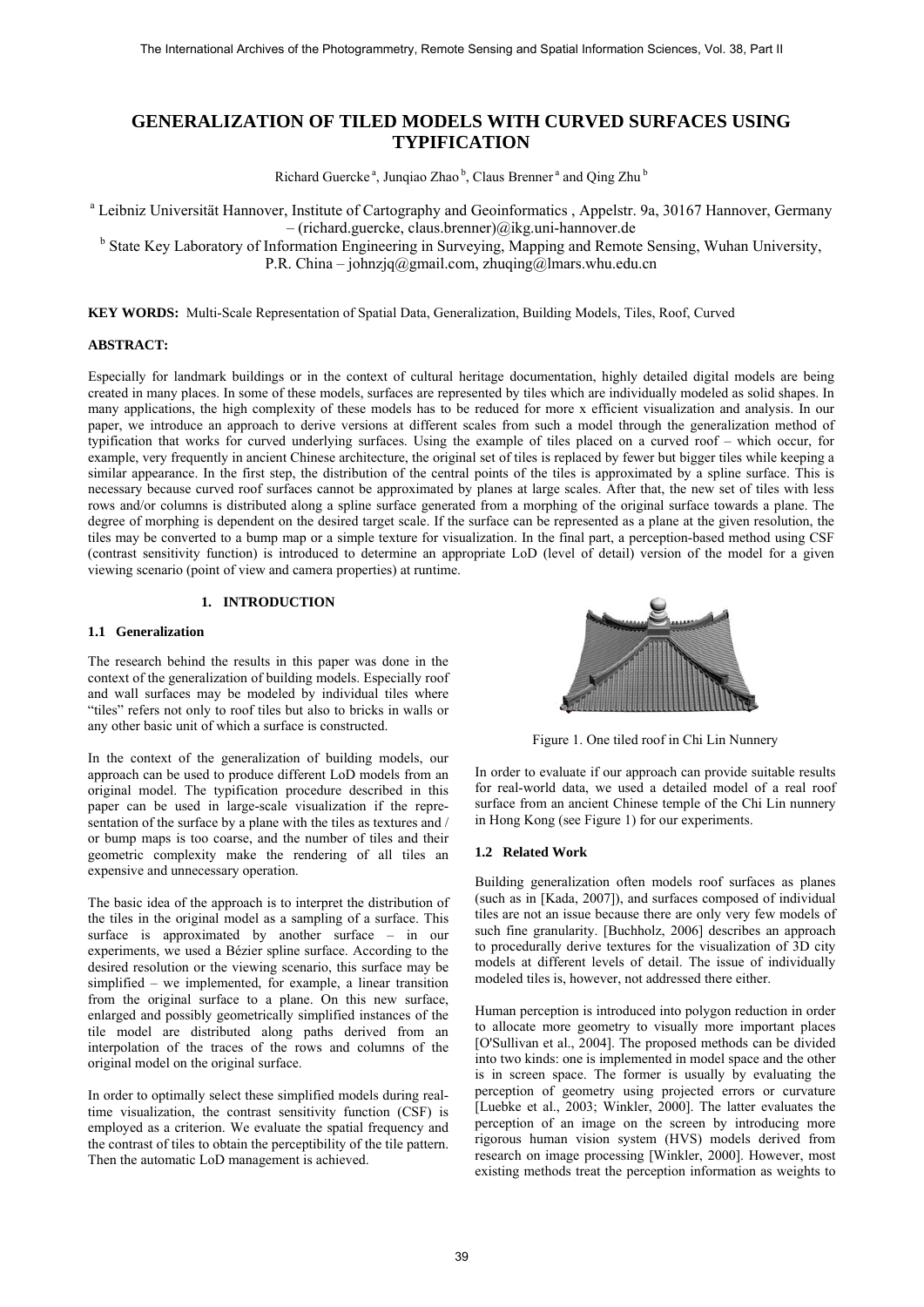adjust the sequence of simplification operations such as edge collapse etc. [Qu and Meyer, 2008], which is not suitable for the aggregation of details. A new perceptually driven primitive location method was proposed to overcome this shortage by introducing the top-down constrain [Du et al., 2008]. However, following the idea of the previously proposed generalization framework [Guercke and Brenner, 2009], proper generalization methods for model parts with specific semantics are needed, such as the tiled roof model.

# **2. MODELING AND FEATURE EXTRACTION ISSUES**

#### **2.1 Introduction: A Pragmatic Approach**

Generalization and feature extraction are closely related because generalization procedures can greatly benefit from or depend on semantic knowledge that may not be present in the data set to be processed.

As the general problem of feature extraction is in itself a wide field for research, we used heuristic approaches to extract the necessary semantic information for the generalization process. For many applications, these heuristics may work as well – perhaps with some small adaptations.

We tested our approach using the model of a roof surface from the Chi Lin Nunnery in Hong Kong [Li et al., 2006]. Especially in the feature extraction step, we were content with getting satisfying results for this data set. For other surfaces, more sophisticated methods may be necessary.

#### **2.2 The Tile Model**

In order to be suitable for the approach that is presented in this paper, the model should contain only a limited number of structurally different types of tiles with a clearly defined relationship.



Figure 2. Placement of the upper and lower tiles

In the case of the roof, there are two different types of tiles: one for the upper (Tong Wa) and one for the lower layer (Ban Wa). Figure **2** illustrates the layout of the upper and lower tiles.

For each type of tile, a template tile is stored. This template tile stores the geometry of the tile in tile coordinates. The center of (the bounding box of) the tile is supposed to be the origin of the tile coordinate system. The x and y direction define the main directions of the tile, the z axis is the "normal" of the tile.

The distribution of the tiles is modeled by virtual tile objects that store a reference to the template tile, the position of the tile's center, the direction of its local coordinate axes in world coordinates, and scaling factors of the tile in its local x, y, and z directions. Using these parameters, the geometry of the tiles can be obtained by a simple linear transformation of the vertices in the template model.

#### **2.3 Approximation of the Underlying Surface**

Especially in the case of curved surfaces, the exact underlying shape is often the result of a combination of planning and aging. Therefore, there is usually no analytic model for the shape. For this reason, we approximate it by a Bezier spline surface because a representation based on control points is useful for the generalization process (for the simplification of the underlying shape described in section 3.2).

This surface was obtained by a least squares adjustment procedure minimizing the vertical distance between the centers of the tiles and the approximating spline surface. In order to reduce the complexity of the adjustment procedure, we used the fact that the surface could be described as a height function  $z=f(x,y)$ . This way, only the z values for the control points had to be estimated from the set of the central points of the tiles.

In our approach, we used  $C^2$  continuous Bezier surfaces for the approximation to ensure smooth transitions between the patches. The borders between the patches that form the surface are aligned with the coordinate axes for simplicity.



Figure 3. Boundaries for 3x3 Patches

The boundaries of the patches were chosen to be spaced equally in the range defined by the bounding box of the tiles' centers. In the adjustment process, the sum of the squared vertical distances of the tiles' centers to the surface was minimized.

Figure **3** shows the patch boundaries for three by three patches.

Because both versions yielded good results with maximum vertical distances of all tiles to the surface of less than one centimeter, we used only 2x1 patches for our experiments.

## **2.4 Identifying Rows and Columns**

The generalization algorithm that is described in this paper relies on the tiles' being arranged in columns and rows. When the model is created, it is no problem to mark or organize the tiles in such a way that the rows and columns are marked explicitly.

For our sample data set, we had to detect the rows and columns from the distribution of the tiles. A general solution to this problem is a rather complex feature extraction task and beyond the scope of this paper.

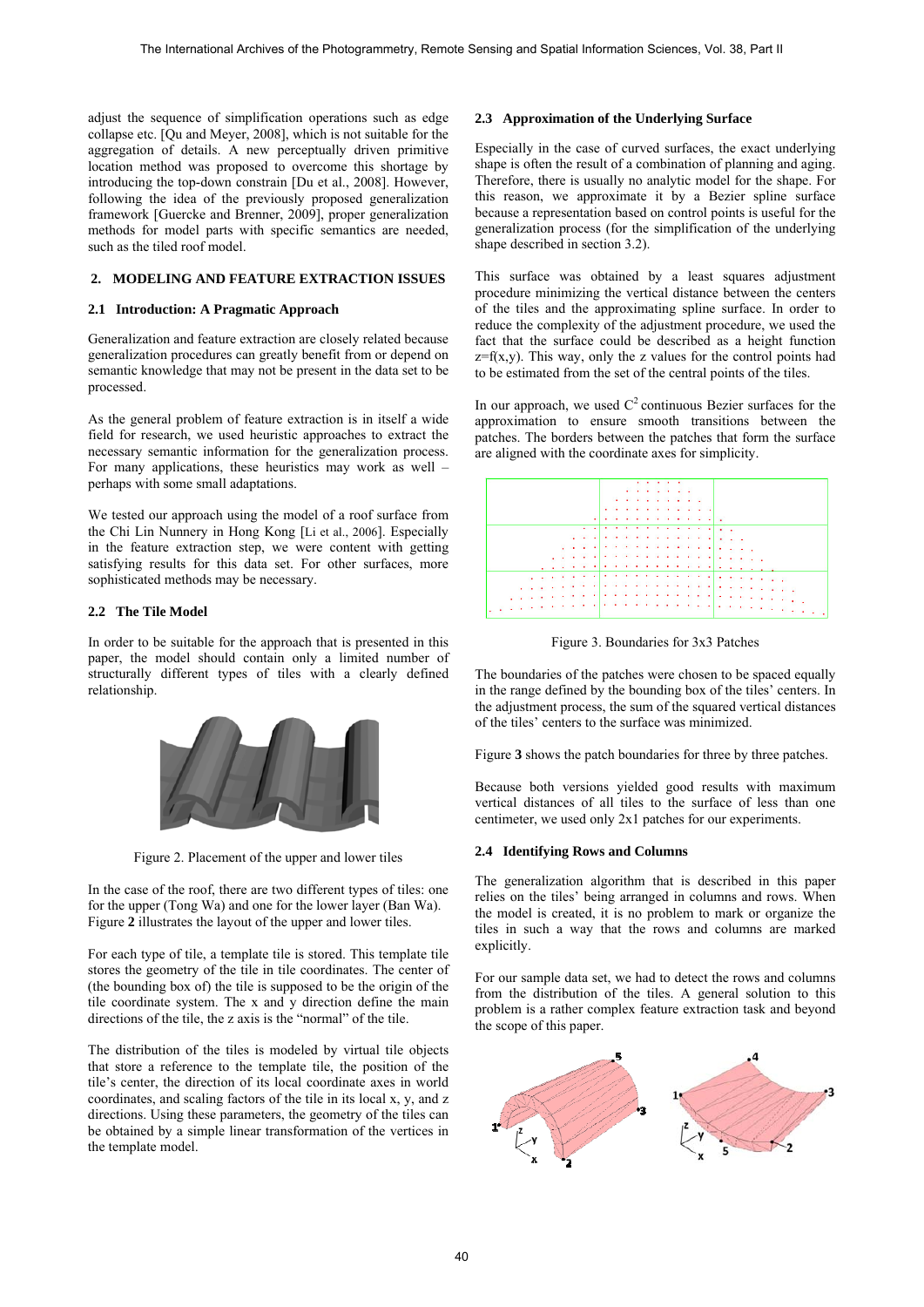Figure 4: The upper (Tong Wa) and lower tiles (Ban Wa)

Figure 4 illustrates the distribution of characteristic vertices on the shapes of the different tiles. The characteristic vertices 1-5 in the given model could be determined by their distances to the center and their z-value. Using the characteristic points, the orientation of the tiles could be reconstructed. Since the rows and columns of the roof surface in our test data set were roughly aligned with the local x and y directions of the tiles, they could easily be identified once the orientation of the tiles had been established.

#### **3. GENERATION OF LOD MODELS**

### **3.1 Overview**

The basic idea of the algorithm is to use a surface that approximates the original distribution of the tiles to place the tiles in the generalized model.

Depending on the desired resolution, fewer enlarged – and possibly geometrically simplified – instances of the tile models are distributed on an underlying surface which may be the original surface or – at lower resolutions – a simplified version of it. In our experiments, we used a surface resulting from a morphing of the original surface towards a plane.

In its current version, the algorithm uses the first (base) row to determine the number of columns, assuming that this is the widest row, containing the maximum number of tiles (columns).

We did not incorporate a simplification of the basic shape of the tiles into our approach. This would, however, offer considerable potential in a real application because the tile models may be quite complex – the lower tiles in our experiment had 28 vertices and the upper ones had 42 vertices which definitely means that there is potential for simplification at smaller scales.

The layers containing the different kinds of tiles were treated separately in our experiment – only the placing of the columns of the upper tiles was adapted to make the upper tiles cover the seams between the lower tiles properly.

## **3.2 Simplification of the Underlying Surface: Morph towards a Plane**

The adjustment of the underlying surface serves several purposes. The first is a reduction of the geometric complexity of the underlying shape. Additionally, it offers a smooth transition to smaller scale models in which the tiles are modeled as bump maps or textures on a plane.

For our test case, we used a plane through the tiles on the ridge and the corner tiles in the base row. Although this plane is lying almost completely above the original shape, it has the advantage that the different roof surfaces are going to form a quite regular hipped roof when they are combined.

The control points of the spline are moved towards the plane in a linear way:

$$
c_{i,new} = c_i + t \cdot (p(c_i) - c_i)
$$

where  $c_i$  is the position of the i<sup>th</sup> control point of the original spline,  $p(c_i)$  the vertical projection of  $c_i$  on the target plane, and  $c_{i,new}$  the position of the i<sup>th</sup> control point in the spline representing the new underlying surface – for  $t=0$ , the surface is unchanged, for  $t=1$ , the surface is identical to the plane. According to the purpose of the generalization, appropriate values of t for have to chosen for the different LoD models.

In the following sections, the term "underlying surface" will refer to the morphed surface.

#### **3.3 Building the Base Row**

In a first step, a Bezier curve  $y=b(x)$  approximating the distribution of the centers of the original tiles in the first row is calculated.



Figure 5. Trace  $b(x)$  of the base row in the  $(x,y)$ -plane

Figure 5 shows the distribution of the original tiles in the  $(x,y)$ plane and the approximation spline curve  $b(x)$  through the centers of the tiles in the first row.

The restriction that b should be a function of x is introduced by the approximation process rather than the generalization algorithm. In fact, any function defining a surface curve B(t) on the underlying surface  $s=s(x,y)$  can be used. This function B may be defined directly or through function c:  $(x,y)=c(t)$  with B(t) =  $s(c(t))$ . In our example, the control parameter t is the x-value, so we can set

$$
B(t) = B(x) = s \cdot {x \choose b(x)}.
$$

The distribution of the tiles is done in parameter space (on the x axis). In the current version, the x values for the tiles  $t_i$  were evenly between the positions of the first and last tiles in the original first row: All tiles have the same distance of  $\Delta x$  in x direction with

$$
\Delta x = \Delta x_{ori} \cdot \frac{k}{k_{ori}}
$$

where  $k_{ori}$  is the original number of columns, k is the desired number of columns, and  $\Delta x_{\text{ori}}$  the average distance between the original tiles on the x axis. For the roof model in our testing scenario, this yielded acceptable results but in general, it is a problematic approach because it does not take the curvature of the surface into account.

A better solution is to use the actual distances on the surface for the distribution of the tiles. In the first step, an initial scaling factor  $f=k/k_{\text{ori}}$  is defined. The first tile is placed in a starting position. The parameter  $t_0$  of this first tile has to be known. The initial position of the next tile is determined as

$$
\vec{x}_{i,step=0} = B(t_{i-1} + f \cdot \Delta t_{ori})
$$

where  $t_{i-1}$  is the parameter of the previous tile and  $\Delta t_{ori}$  the average difference of the parameters for neighboring tiles in the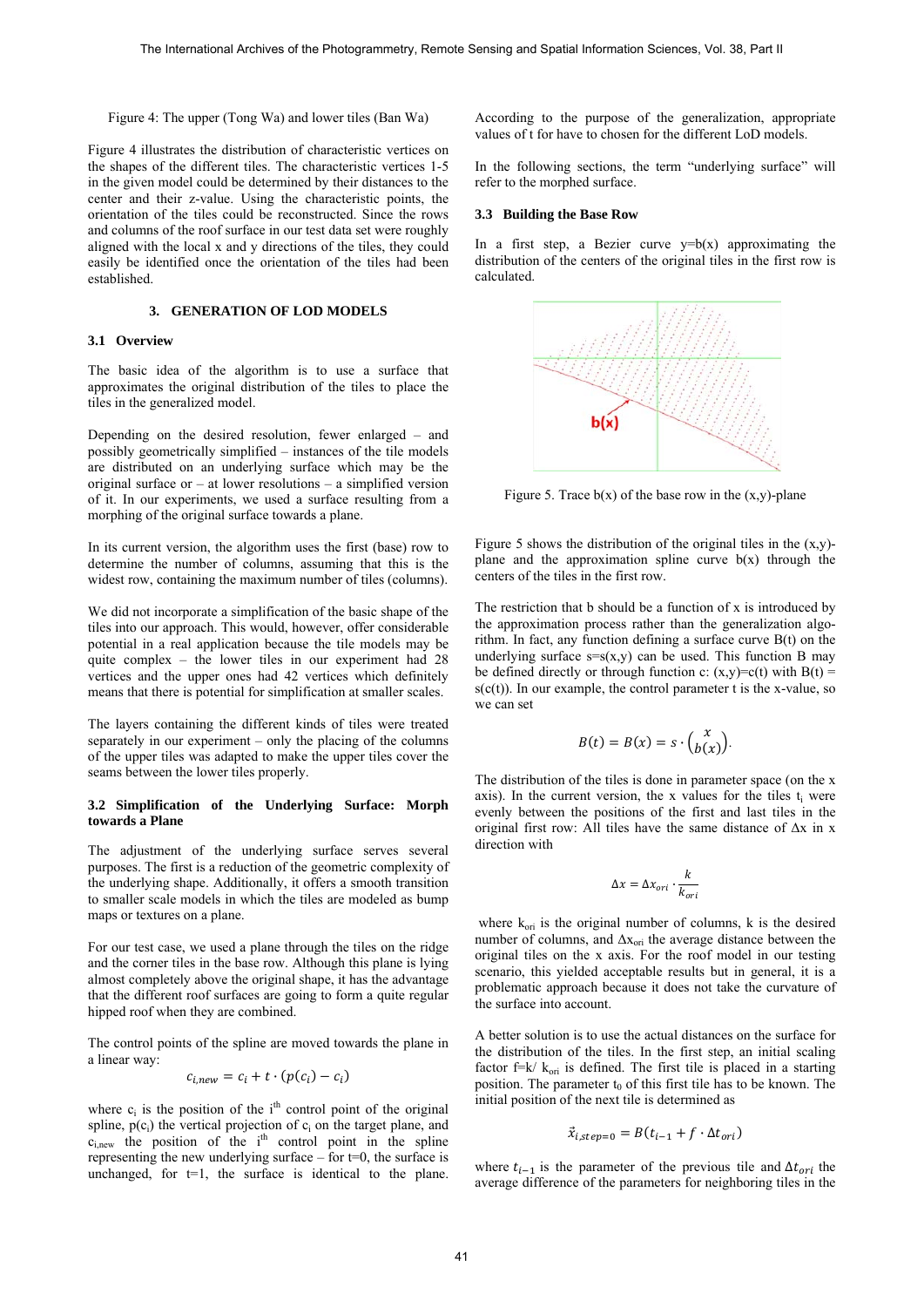base row of the original model.  $t_{i,step=0} = f \cdot \Delta t_{ori}$  is the initial value of the curve parameter *t* for the current tile *i*.

After that, the error is calculated:

$$
e = |\vec{x}_{i,step} - \vec{x}_{i-1}| - d_{tile}
$$

with  $d_{tile}$  being the average distance between tile centers in the base row scaled by f,  $\vec{x}_{i-1}$  the position of the preceding tile, and  $\vec{x}_{i,step}$  the current position of the current tile. If  $|e|$  is smaller than a threshold value (depending on the scale), the tile position can be accepted. If  $e > 0$ , then the actual distance between the two tiles is too large. In this case,  $t_{i,step}$  has to be reduced by some amount. If  $e < 0$ , then the distance between the tiles is too small and  $t_{i,step}$  has to be increased.

The process terminates when either *k* tiles have been distributed or if a tile would have to be placed outside of a given boundary. A simple boundary condition might be that the center of the last tile should not be beyond the center of the last tile in the original base row – with some buffer to allow for the increased size of the tiles.



Figure 6. Tiles in the base row are too large

It may happen that due to the curvature of the underlying surface, it is not possible to place k tiles in the base row or that after placing k tiles, there is a gap to the intended end of the row. In the first case, the tiles are too big and the process for building the base can be repeated with a decreased scaling factor f for the tiles. If there is a gap, the tiles are too small, and the process is repeated with an increased scaling factor f. In Figure 6, the last tile could not be placed because it would fall outside the range specified for the tiles. The rectangles represent the tiles, and the bars on the left and right side are the boundaries beyond which no tile should extend.

#### **3.4 Distribution of the Tiles on the Surface**

The distribution of the tiles along the columns is done in a similar way to the building of the base row: the first tile of column i is the  $i<sup>th</sup>$  tile in the base row, and the tiles are distributed along the surface curve defined by the trace of the column. The scaling factor f is taken from the previous step.

In our sample data set, all columns are parallel in the  $(x,y)$ plane. In the more general case, one can approximate the traces of the columns by spline functions and perform an interpolation of the parameters to get the traces of the new columns. The end of the columns can be established by interpolating the ends of the original columns.

The main directions of the tiles were aligned with the direction of the columns: The local y axis of the tiles pointed in the direction of the traces of the columns. This property was preserved in the distribution of the new tiles in the LoD models:

$$
\vec{y} = \vec{c}_{i+1} - \vec{c}_i + \vec{v}_{\text{off}}
$$

where y is the direction of the tile's local y axis in world coordinates,  $c_{i+1}-c_i$  the vector from the center of the current tile to the center of the next one, and  $v_{off}$  an offset vector that is introduced to model the tilting of the tiles to avoid overlaps. The x vector can be obtained as the cross product of y and the global up vector  $(0,0,1)^T$ . The normal z of the tile is defined as the cross product of x and y. All local direction vectors of the tile are normalized to make them form an orthonormal basis.

In our experiments, we applied the scaling factor f only along the local x and y directions of the tiles to support a smooth transition towards a plane. If the height of the tiles is scaled as well, then  $v_{off}$  will also have to be scaled.

#### **4. PERCEPTION-BASED SELECTION OF AN APPROPRIATE LOD MODEL**

Using the established generalization method above, a number of LoD models for a tiled roof can be generated automatically. However, how to optimally select the right model for real time visualization is still an unsolved question. It's understandable to leave it to the user to set the switch distances for each LoD. But this trial and error process is obviously too time-consuming. Moreover, the improper selection of LoD would cause heavy popping effects which decrease the efficiency of transmitting both apparent and semantic information of such kind of models.

 A number of perceptually driven methods had been proposed in recent decades [Luebke et al., 2003]. Reddy firstly introduced the principle perceptual model into the LoD selection issue [Reddy, 1997]. The spatial frequency of objects was analyzed by image segmentation using rendered images from multiple viewpoints. If the spatial frequency difference of two LoD models is above (or below) the visual acuity, a coarser (or finer) LoD is to be selected. Similar works have been done in [Luebke and Hallen, 2001] and [Cheng et al., 2006]. However, most of the existing methods evaluate the HVS factors using the curvature of vertices or faces, which obviously does not fit the component structured-model i.e. tiled roof or walls made of bricks. Therefore, a new perceptually based LoD selection method is needed for our test model.

As the most important component of HVS, CSF describes the quantified relationship between the visual perception and the factors of spatial frequency and contrast threshold, as illustrated in

Figure **7**. The expression of CSF is as follows:

$$
A(\alpha) = 2.6(0.0192 + 0.144\alpha) \exp(-(0.144\alpha)^{1.1})
$$

where  $A(\alpha)$  is the contrast threshold of spatial frequency  $\alpha$ (c/deg). If the current contrast is lower than  $A(\alpha)$ , the signal is invisible.



Figure 7. The CSF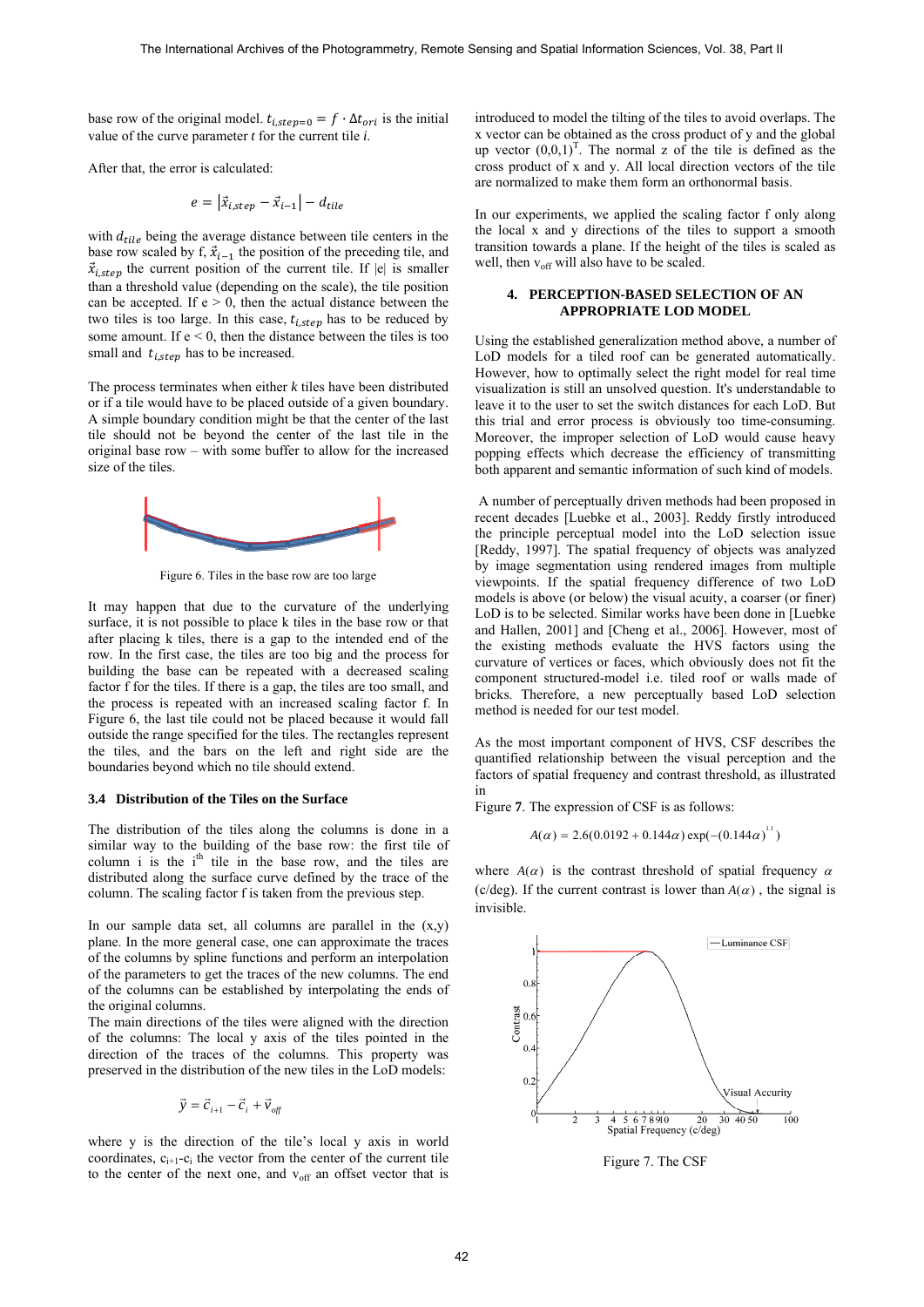

Figure 8. The grating signals (Upper: the theoretically sine wave. Lower: the top view of tiled roof)

Because the upper tiles hide the seams between lower tiles, we can treat the lower tile as the uniform background while the upper tile as the foreground, the represented pattern, as shown in Figure 8, matches the contrast grating signal which is used to evaluate the CSF quite well. Based on this fact, an approximated CSF model is proposed by evaluating the contrast and spatial frequency of roof pattern: For contrast, the luminance of tile depends on the normals of the tile, so it can be represented as:

$$
L = k \cos\left(\frac{\pi}{2} - \theta\right) = k \sin\theta
$$

Where *L* is the luminance of a tile,  $\theta$  is the angle between the normal vector and the direction of light, *k* is the coefficient of simple illuminate model obeying Lambert's cosine law. Because the shape of the upper tile is a kind of semicircle which would likely to have both the highest luminance as well as the lowest luminace at most of the viewing angles, as illustrated in Figure 9. The Michaelson contrast of tiled roof, defined as (Lmax−Lmin)/(Lmax+ Lmin), can be calculated by:

$$
C = \frac{\sin(min(\theta)) - \sin(max(\theta))}{\sin(min(\theta)) + \sin(max(\theta))}
$$

where  $\theta$  is the angle between the direction of light and the normal vectors of the triangles of the upper tile.



Figure 9. The computing of contrast

For spatial frequency, the projected distance  $d_{pri}$  between vertices 5 can be treated as the wave length of the contrast grating signals represented by the upper tiles. Therefore,

$$
f = \frac{1}{d_{prj}}
$$

where  $f$  is the spatial frequency evaluated at  $d_{prj}$ , the projected distance between upper tiles on screen. The CSF can then be rewritten as follows:

$$
A(d_{prj}) = 2.6 \left( 0.0192 + 0.144 \frac{1}{d_{prj}} \right) exp \left( - \left( 0.144 \frac{1}{d_{prj}} \right)^{1.1} \right)
$$

In order to find the best LoD model for a given viewing scenario, the *dprj* between two adjacent columns is an important criterion. At a given viewing position during real time visualization, we firstly find the nearest upper tiles in two nearby columns.  $d_{pri}$  can then be calculated by:

$$
d_{pri} = \frac{Z \cdot d_1^2}{\tan(\alpha)} + \frac{Z \cdot d_2^2}{\tan(\beta)}
$$

where  $z$  is the distance from the camera to the nearest clipping plane,  $d_1$  and  $d_2$  are the distances from vertices 5 to the viewing orientation,  $\alpha$ ,  $\beta$  are the angles between vertices 5 to the viewing orientation, as shown in Figure **10**.

If the realtime evaluated contrast threshold  $A(d_{pri})$  is lower than *C*, a LoD model containing a larger *d* is to be selected. It is to be noted that if other factors like velocity as well as eccentricity are to be taken in consideration, a more sophisticated HVS model is needed.



Figure 10. Computing of projected *d*

# **5. EXAMPLES**

Figure 11 shows the original model and detailed views of parts of the roof in different LoDs. The first detail drawing shows a part of the roof from the model with 32 rows – the same number of rows as in the original model. One can see that the tiles fit neatly without noticeable gaps or overlaps.



Figure 11. The original roof surface and details from different LoD models

There is some overlap between the upper tiles because the tiles were distributed along the columns without compensating for the loss of length in the columns resulting from the transition towards the plane. The effect could have been avoided had the iterative approach described in section 3.3 been used. In this